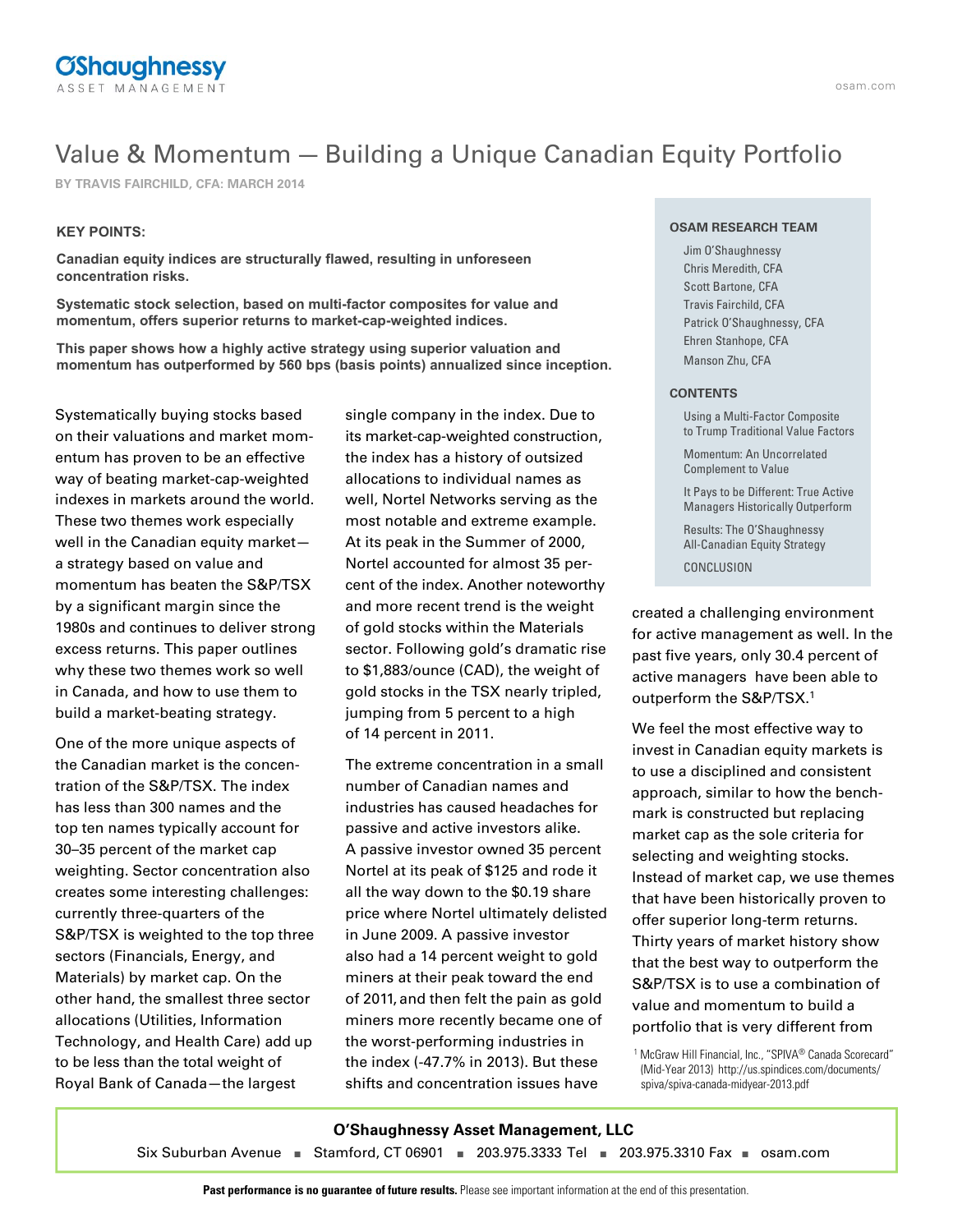the benchmark.2 This is the approach used for managing O'Shaughnessy All-Canadian Equity, which has outperformed the S&P/TSX by 5,670 bps since the strategy's inception in February 2007. It has outperformed by an annualized excess return of 560 bps and has beaten the benchmark in all 48 of the 36-month rolling periods since inception.

## USING A MULTI-FACTOR COMPOSITE TO TRUMP TRADITIONAL VALUE FACTORS

The long-term efficacy of value investing is well documented, but there are several definitions of value and not all are created equal. In our research to identify the best valuation ratios, we looked at three decades of Canadian market data to find the factor that had the best gross returns, risk-adjusted returns, and consistency and sectors. We found that a composited approach—combining multiple value factors—works best. The result is a "value composite" (OSAM Value<sup>SM</sup>), which is a combination of five factors (price-to-sales, price-to-earnings, EBITDA-toenterprise value, free cash flow-toenterprise value, and shareholder yield<sup>3</sup>). Notably absent from this customized measure of value is one of the more popular valuation factors: price-to-book. Grouped by deciles, Figure 1 shows the excess returns of price-to-book and OSAM Value versus the universe of Canadian All Stocks. Notice how OSAM Value's returns have a nearly linear decline from the cheapest decile on the left toward the more expensive deciles on the right.

- <sup>2</sup> The COMPUSTAT database has the longest history of Canadian public financial data (begins in January 1987).
- <sup>3</sup> Shareholder Yield: the combination of dividend yield and buyback yield.
- <sup>4</sup> Versus Canadian All Stocks (1987–2013). Source: Compustat & OSAM calculations

This is not the case for price-to-book, where its cheapest decile actually underperforms the market by 0.7 percent annualized. This is one reason why OSAM Value is an advantageous way to separate winners from losers, and is also a way to avoid value traps that may look inexpensive but tend to underperform. Figure 2 shows the

average excess returns of portfolios constructed from the cheapest ten percent by OSAM Value and each of its individual factors.<sup>4</sup> OSAM Value has comparable excess returns to the best individual factor (free cash flow-to-enterprise value) and better risk-adjusted returns than any of the individual factors.



### **Figure 2: Best Decile —Excess Return vs. Canadian All Stocks** (1987–2013)



#### Past performance is no guarantee of future results. Please see important information at the end of this presentation.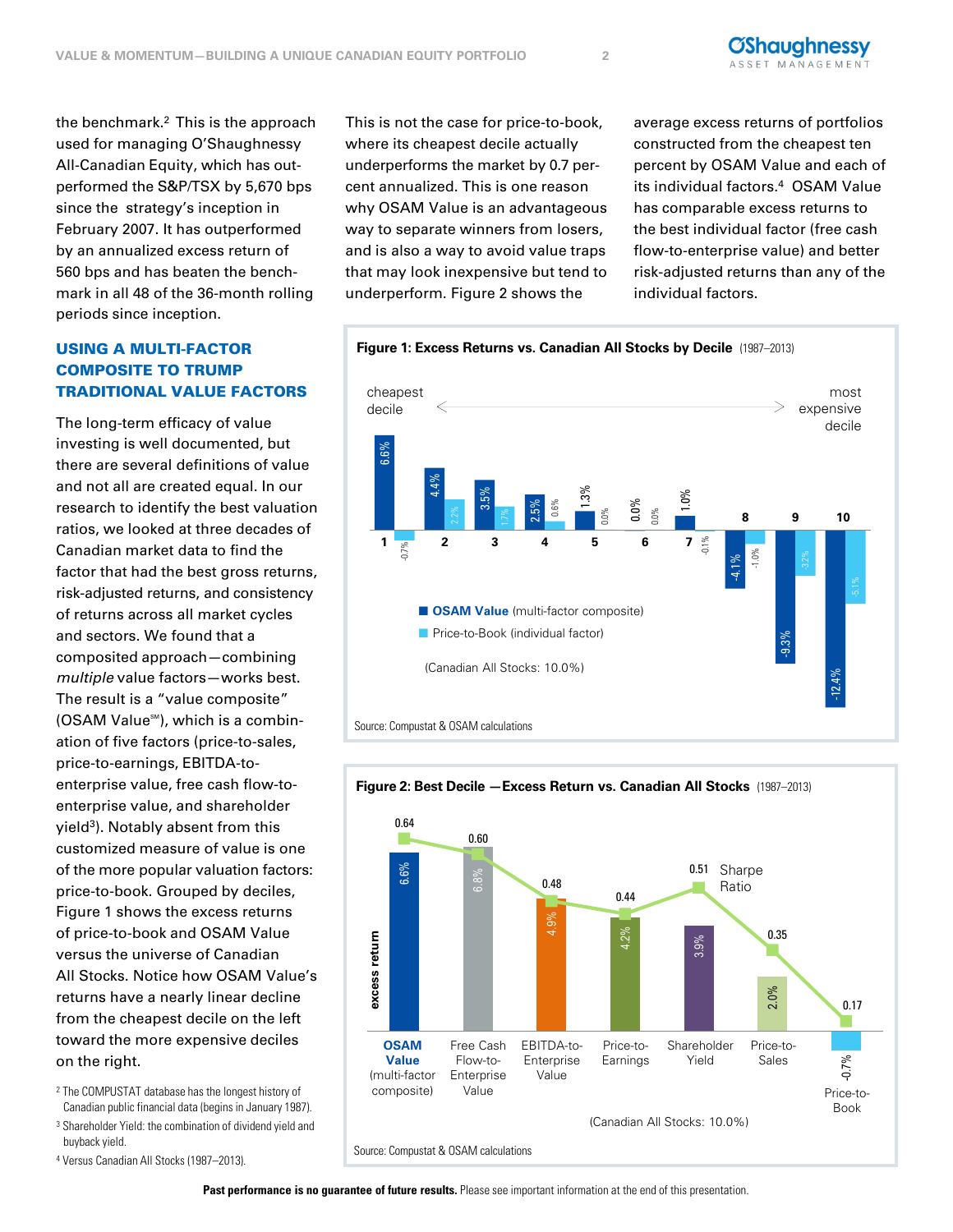Just as sectors come in and out of favor, so do individual value ratios. One factor can underperform for extended periods of time and there is no proven method to market-time these cycles. Table 1 helps illustrate this point: OSAM Value is the only one that never drops below the top three in any of the time periods shown and it is also one of only two that outperforms the market in every time period—every individual factor at some point drops into the bottom three. OSAM Value outperforms the individual factors in 87 percent of all rolling 120-month periods. These statistics further advocate the use of price-to-book underperformed a composited approach to effectively create a whole that is greater than the sum of its parts.

Price-to-book is the preferred definition of value by many practitioners and academics for measuring the relative cheapness of a stock versus its peers in the Canadian market. Despite its popularity, we do not use price-to-book in OSAM Value

because of several problems with the factor (e.g., Figure 1 decile analysis). Notice that—in all but one of the time periods shown in Table 1—that priceto-book is ranked in the bottom three, showing it consistently has one of the lowest annualized returns of all value factors. Also, in half of the time periods shown, price-to-book underperforms the market. This issue is not isolated to the Canadian market. In the U.S., price-to-book has been a very inconsistent value ratio with prolonged periods of underperformance. From 1927 to 1963 the cheapest ten percent of stocks by price to book underperformed the U.S. market by an annualized 205 bps; and over the next 36 years by more than 200 bps.

Each factor has its own pros and cons and each will favor one industry versus another. Two active value f a stock versus managers selecting from the same pool of companies can have very different portfolios depending on which definition of value they prefer.

**Table 1: Ranking the Benchmark, Individual Factors, and the Multi-Factor OSAM Value Composite**

For example, price-to-book has a large inherent bias toward specific industries in Canada—especially towards metal and mining stocks. On the following page, Figure 3 shows the average percentile rank (1 is best and 100 is worst) of metals and mining companies in Canada based on price-to-book (thin light blue line) and OSAM Value (thick blue line). There are two immediately alarming observations. First, in every time period, metal and mining stocks look much cheaper by price-to-book than by using the multi-factored OSAM Value. Second, the gap between the two has dramatically increased in the past couple years. At the time of this publication, the average metal and mining company in Canada has an OSAM Value score of 70 (meaning that the average company in that industry is more expensive than 70 percent of the other Canadian companies). But in the case of price-to-book that relationship is completely flipped.

|                       |                | <b>Annualized Returns</b>      |                                 |                                 |                                |                                |                                |                                 |                                    |
|-----------------------|----------------|--------------------------------|---------------------------------|---------------------------------|--------------------------------|--------------------------------|--------------------------------|---------------------------------|------------------------------------|
|                       |                | 1987-1991                      | 1992-1996                       | 1997-2001                       | 2002-2006                      | 2007-2011                      | 2012-2013                      | 1987-2013                       | 1987-2013                          |
| best                  | 1              | FCF/EV<br>$(12.0\%)$           | Shareholder<br>Yield (13.8%)    | FCF/EV<br>$(17.9\%)$            | <b>EBITDA/EV</b><br>$(38.9\%)$ | <b>OSAM Value</b><br>$(9.5\%)$ | P/S<br>$(35.0\%)$              | FCF/EV<br>$(16.8\%)$            | <b>OSAM Value</b><br>(0.64)        |
| Ж<br>Ranking<br>worst | $\mathbf{2}$   | Shareholder<br>Yield (11.0%)   | FCF/EV<br>$(13.6\%)$            | <b>OSAM Value</b><br>$(17.9\%)$ | P/E<br>$(34.8\%)$              | P/E<br>$(7.9\%)$               | FCF/EV<br>$(28.9\%)$           | <b>OSAM Value</b><br>$(16.6\%)$ | <b>FCF/EV</b><br>(0.60)            |
|                       | 3              | <b>OSAM Value</b><br>$(8.8\%)$ | <b>OSAM Value</b><br>$(12.8\%)$ | Shareholder<br>Yield (14.7%)    | <b>OSAM Value</b><br>(32.5%)   | Shareholder<br>Yield (7.9%)    | <b>OSAM Value</b><br>(25.5%)   | <b>EBITDA/EV</b><br>$(14.9\%)$  | Shareholder<br><b>Yield (0.51)</b> |
|                       | 4              | P/E<br>$(7.4\%)$               | Canadian<br>All Stocks (12.2%)  | P/S<br>$(14.5\%)$               | <b>FCF/EV</b><br>$(31.4\%)$    | Price/Book<br>$(7.5\%)$        | <b>EBITDA/EV</b><br>$(16.2\%)$ | P/E<br>$(14.2\%)$               | <b>EBITDA/EV</b><br>(0.48)         |
|                       | 5              | Canadian<br>All Stocks (6.0%)  | <b>EBITDA/EV</b><br>$(11.4\%)$  | <b>EBITDA/EV</b><br>$(13.8\%)$  | P/S<br>$(25.1\%)$              | <b>EBITDA/EV</b><br>$(6.8\%)$  | Shareholder<br>Yield (14.5%)   | Shareholder<br>Yield (13.9%)    | P/E<br>(0.44)                      |
|                       | 6              | <b>EBITDA/EV</b><br>$(5.9\%)$  | P/E<br>$(10.4\%)$               | P/E<br>(13.7%)                  | Price/Book<br>$(25.1\%)$       | <b>FCF/EV</b><br>$(6.1\%)$     | P/E<br>(11.3%)                 | P/S<br>$(12.0\%)$               | P/S<br>(0.35)                      |
|                       | $\overline{z}$ | P/S<br>$(4.2\%)$               | Price/Book<br>$(8.8\%)$         | Canadian<br>All Stocks (5.6%)   | Canadian<br>All Stocks (24.6%) | Canadian<br>All Stocks (4.5%)  | Price/Book<br>$(10.0\%)$       | Canadian<br>All Stocks (10.0%)  | Canadian<br>All Stocks (0.25)      |
|                       | 8              | Price/Book<br>$(1.1\%)$        | P/S<br>(7.7%)                   | Price/Book<br>$(5.2\%)$         | Shareholder<br>Yield (22.5%)   | P/S<br>$(2.0\%)$               | Canadian<br>All Stocks (5.6%)  | Price/Book<br>$(9.3\%)$         | Price/Book<br>(0.17)               |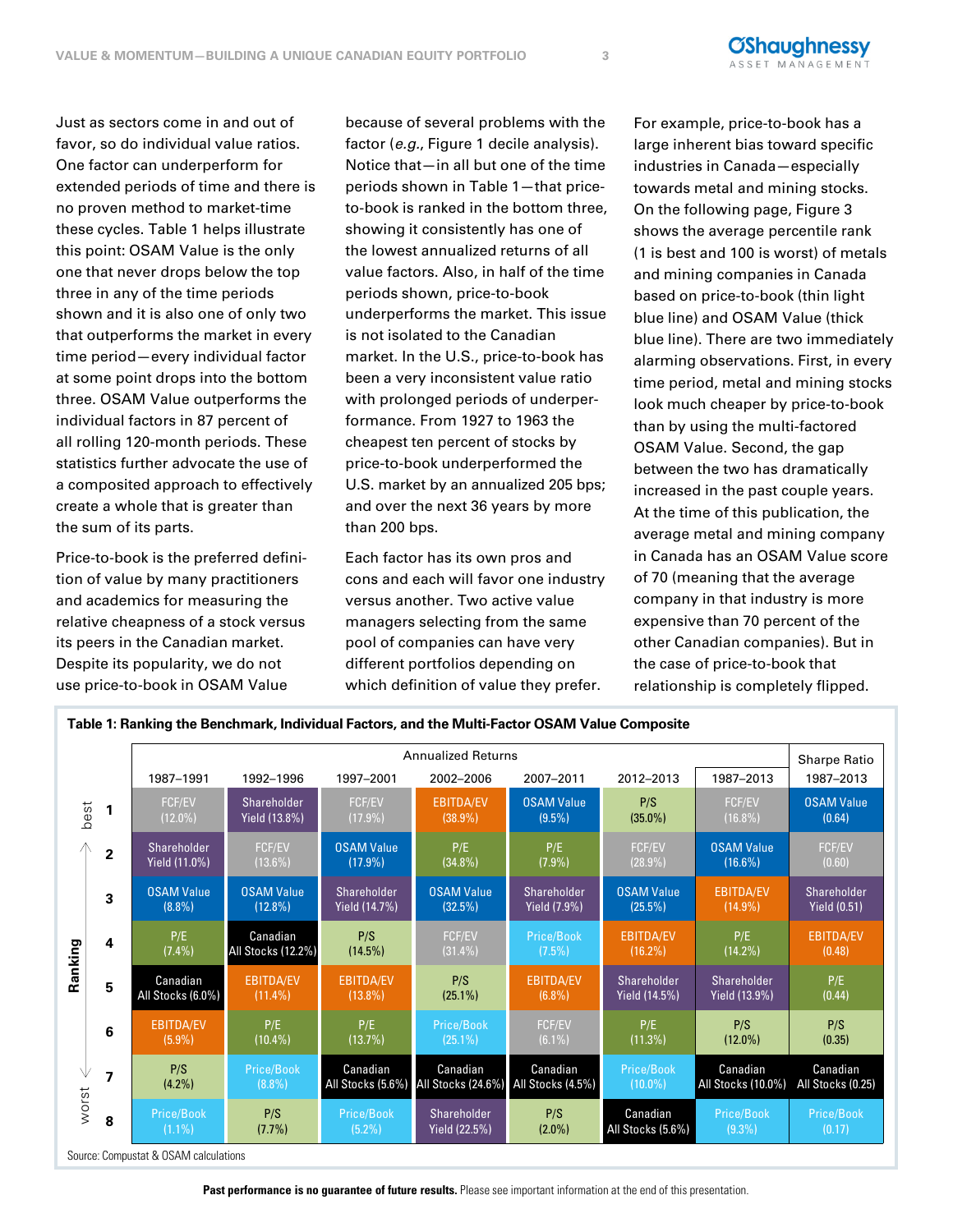

The average metal and mining company ranked by price-to-book is cheaper than 70 percent of all companies in Canada. This is a good example of how two definitions of value can tell very opposing stories about which sectors and names are "cheap" and how a multi-factor composited approach can minimize the effect of these biases. Goldcorp Inc. is a good illustration of how value definitions can differ, Table 2 shows the current rankings of Goldcorp Inc. on all the value ratios. It looks very cheap on price-to-book (cheaper than 88 percent of the Canadian market) but it is in the most expensive ten percent by price-toearnings and worst eight percent by EBITDA-to-enterprise value, leading to a composite score in the most expensive 14 percent of all Canadian equities. Similarly, Barrick Gold is in the cheapest one-third by price-tobook but in the most expensive one book but in the most expensive percent by price-to-earnings. While these are just two examples, several more exist with a similar relationship, making the stocks look cheaper by

price-to-book than they actually are. The bottom line is that, in order to assess valuation, the most effective , and consistent method is to evaluate each company in several different ways and to use factors that work well in each of the various markets. In Canada, OSAM Value delivers strong and consistent excess returns but price-to-book does not.

## MOMENTUM: AN UNCORRELATED COMPLEMENT TO VALUE

Buying Canadian stocks with strong momentum is another way to outperform the S&P/TSX. Similar to the value theme, we advocate using a composited approach when measuring momentum. In addition to selecting on high three-, six-, and nine-month momentum, we also favor companies with the lowest volatility over the previous 12 months. On the following page, Figure 4 shows that the composited approach has an annualized return that is 240–440 bps higher than any of the individual momentum factors.

| Table 2: Goldcorp Inc.    |                     |  |  |  |  |
|---------------------------|---------------------|--|--|--|--|
| (As of 12/31/2013)        | Percentile<br>Rank* |  |  |  |  |
| Price/Book                | 12                  |  |  |  |  |
| Price/Earnings            | 90                  |  |  |  |  |
| Price/Sales               | 70                  |  |  |  |  |
| EBITDA/EV                 | 92                  |  |  |  |  |
| FCF/EV                    | 76                  |  |  |  |  |
| Shareholder Yield         | 35                  |  |  |  |  |
| <b>OSAM Value</b>         | 86                  |  |  |  |  |
| Source: OSAM calculations | 1 is cheapest       |  |  |  |  |

**ØShauahnessy** 

Our research shows that volatility has persistence, just as relative performance does, and those names with the highest volatility over the prior year are likely to continue to be volatile in the following months. This discovery allowed us to capture the excess returns in momentum with a greatly reduced volatility. This is best illustrated by Sharpe Ratio, which measures risk-adjusted returns. The Sharpe Ratio for OSAM's multifactor momentum composite is more than 50 percent higher than three-, six-, or nine-month momentum on its own. OSAM Momentum<sup>sM</sup> also works especially well in Canada, where the excess return for its best decile is 800 bps—nearly double the 410 bps excess return it received in the neighboring U.S. market over the same timeframe. Momentum is a great complement to value in Canadian equity portfolios. Since there is a negative correlation between the excess returns of OSAM Value and OSAM Momentum OSAM Value and OSAM Momentum, when used together they can offer increased diversification. Figure 5 (see next page) shows the rolling one-year excess return for the best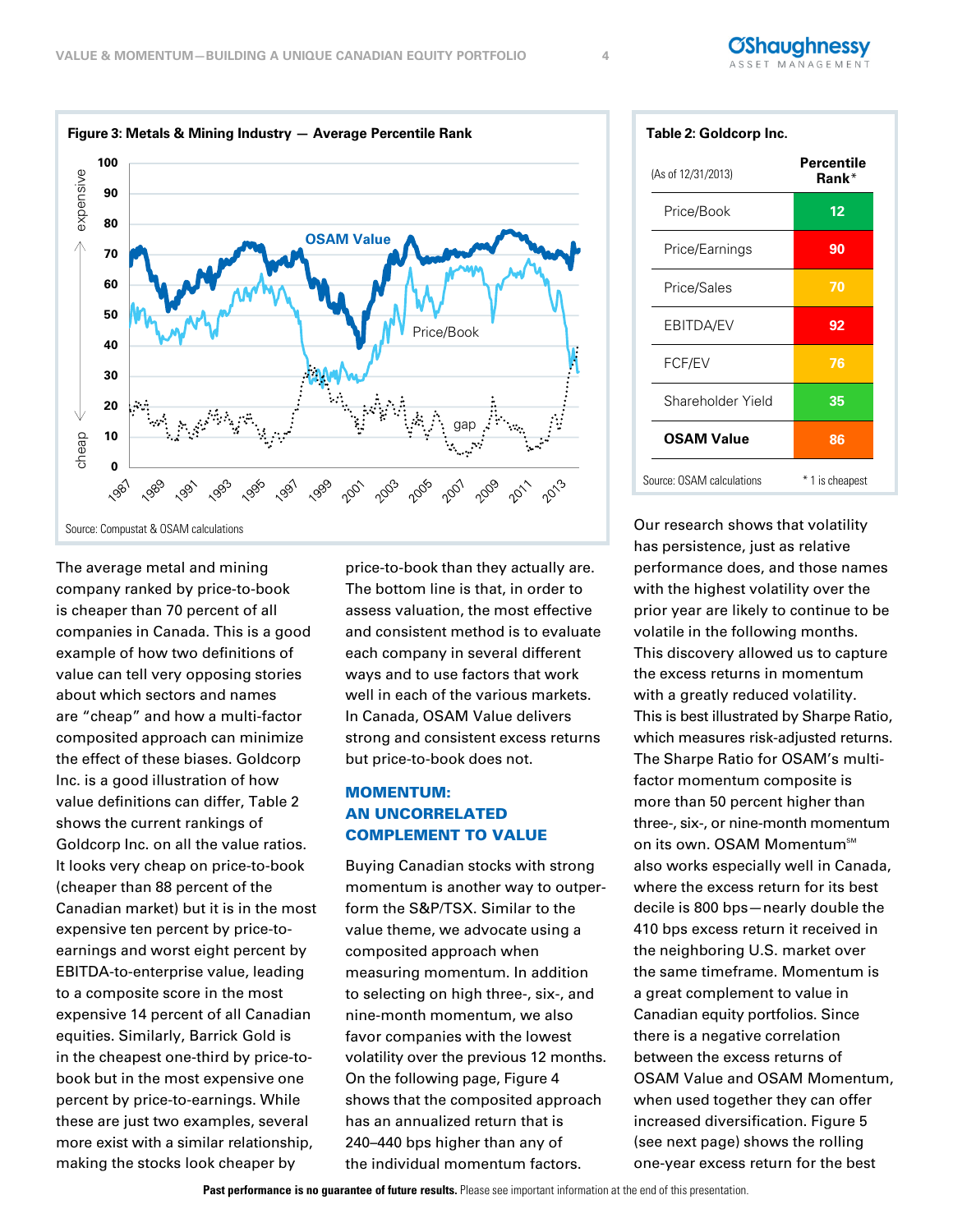In 94 percent of all rolling 12-month periods at least one of the two composites had positive excess returns. OSAM Value has underperformed in 28 percent of all rolling 12-month periods, while OSAM Momentum has underperformed in only 16 percent—but this typically occurs at different times. We advocate that Canadian investors use a combination of value and momentum, not only capturing the higher risk-adjusted returns of each but also taking advantage of the added protection and diversification benefits. This is our approach in the O'Shaughnessy Source: Comp<br>All-Canadian Equity strategy.

## IT PAYS TO BE DIFFERENT: TRUE ACTIVE MANAGERS HISTORICALLY OUTPERFORM

Using value and momentum in Canada can lead to portfolios that are very distinct from the S&P/TSX. OSAM has always firmly believed that the only way to consistently outperform the benchmark is to build

portfolios that are different from the benchmark. Recent studies of a new measure called Active Share have taken huge strides in quantifying exactly how much payoff there is for being different. Active Share is a simple but powerful concept defined as the share of portfolio holdings that differ from the benchmark. For example, an equity portfolio

with a 70 percent Active Share indicates that 70 percent of its assets differ from the passive index, while the remaining 30 percent mirror the index. These studies found that "funds with the highest Active Share significantly outperformed their benchmarks, both before and after expenses, and they exhibit strong performance persistence."<sup>5</sup>



8.0% .6% 2% 5.2 4.5% ገ.61 0.40 0.37 0.30 0.69 excess return Sharpe Ratio Source: Compustat & OSAM calculations 5. 3.6% excess re **OSAM Momentum**  (multi-factor composite) 3-Month Momentum 6-Month Momentum 9-Month Momentum Low Volatility (12-Month)

# **Figure 4: Best Decile — Excess Return vs. Canadian All Stocks** (1987–2013) **Figure 4: Best Decile — Excess Return vs. Canadian All Stocks** (1987–2013)

<sup>5</sup> Cremers and Petajisto, "How Active is Your Fund Manager? A New Measure That Predicts Performance" (2009)

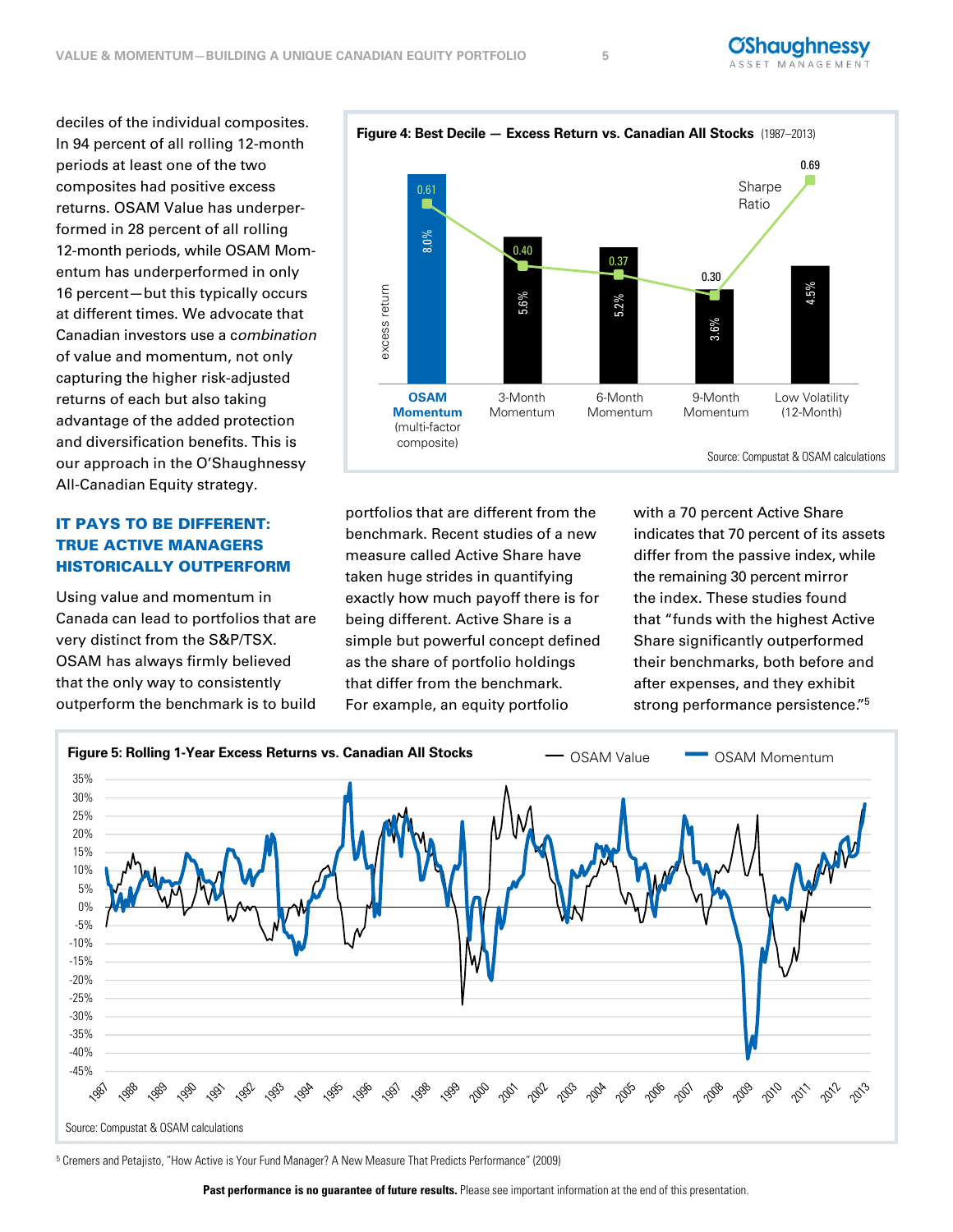

Due to ongoing research, the manager may from time to time adjust the model by changing certain factors or screens which comprise the model without prior notice. Stocks with small and mid–sized market capitalizations (those defined by OSAM as less than \$10 billion) may have greater risk and volatility than those with larger market capitalizations.

All this also makes sense in a market with such imbalances in sector weights. If precious metals, oil companies, or banks become overly expensive relative to the market, then a manager able and willing to build a portfolio largely underweighted to that sector will be better equipped to outperform. For example, if the diminutive airline industry (weighted 0.34 percent in the S&P/TSX) becomes increasingly attractive you would want to allow a large weight to take advantage.

The study on Active Share breaks mutual funds into three categories: Explicit Indexing, Closet Indexing **Table 3: Complementary Equity Allocations** (Active Share < 60%), and Truly Active (Active Share > 60%). Canada has one of the lowest levels of Explicit Indexing (eight percent). Relative to the 32 other countries in the study, Canada also has a high level of Closet Indexing (37 percent) and one of the lowest percentages of assets invested in Truly Active managers  $(55$  percent). $6$ 

money on the table with such a low the periods since inception. The three-<br>periods since inception. The three-Canadian investors may be leaving weight to high Active Share managers. Cremers and Petajisto concluded that "a 30-percent increase in Active Share is associated with an increase of 217 bps in benchmark-adjusted alpha over the following year."6

The O'Shaughnessy All-Canadian Equity strategy has an Active Share of 82.5 percent (as of 12/31/13) and is a great option for investors seeking high Active Share plus exposure to the themes of value and momentum.

## RESULTS: THE O'SHAUGHNESSY ALL-CANADIAN EQUITY STRATEGY

**íShauahnessv** SET MANAGEME

Ultimately it is the combination of the themes of value and momentum into a unique portfolio that best offers the potential to outperform Canadian markets by large margins. Figure 6 shows the All-Canadian Equity stock selection process. While value and momentum drive stock selection, it also uses multifactor composites for Financial Strength and Earnings Quality to help avoid value traps. Since inception (2/1/2007) this strategy has outperformed the S&P/TSX by an annualized 560 bps. Also during that time period the strategy outperformed fairly consistently-it has positive excess returns in 75 percent of all rolling 12-month periods and 100 percent of all rolling 36-month year outperformance is in line with the 96 percent observed in a historical backtest (1987–2013). The O'Shaughnessy All-Canadian Equity strategy has outperformed the S&P/TSX by 5,670 bps since inception (2/1/2007). We feel these consistent and positive returns validate our internal research showing that composited investment themes are superior to the inefficient market-cap-weighted benchmarks.

| $(2/1/07 - 12/31/13)$     | S&P/TSX | All-Canadian Equity strategy | 50/50 Portfolio* |  |
|---------------------------|---------|------------------------------|------------------|--|
| Annual Return             | $3.6\%$ | 9.3%                         | 6.5%             |  |
| <b>Standard Deviation</b> | 15.3%   | 14.6%                        | 14.7%            |  |
| <b>Sharpe Ratio</b>       | $-0.09$ | 0.29                         | 0.11             |  |
| Cumulative                | 28%     | 84%                          | 55%              |  |
| Up Months                 | 50      | 56                           | 53               |  |
| Down Months               | 33      | 27                           | 30               |  |

Source: OSAM calculations, gross of fees, CAD terms \*\* Rebalanced back to 50/50 annually.

<sup>6</sup> Cremers, Ferreira, Matos, and Starks, "The Mutual Fund Industry Worldwide: Explicit and Closet Indexing, Fees, and Performance" (2013)

Past performance is no guarantee of future results. Please see important information at the end of this presentation.